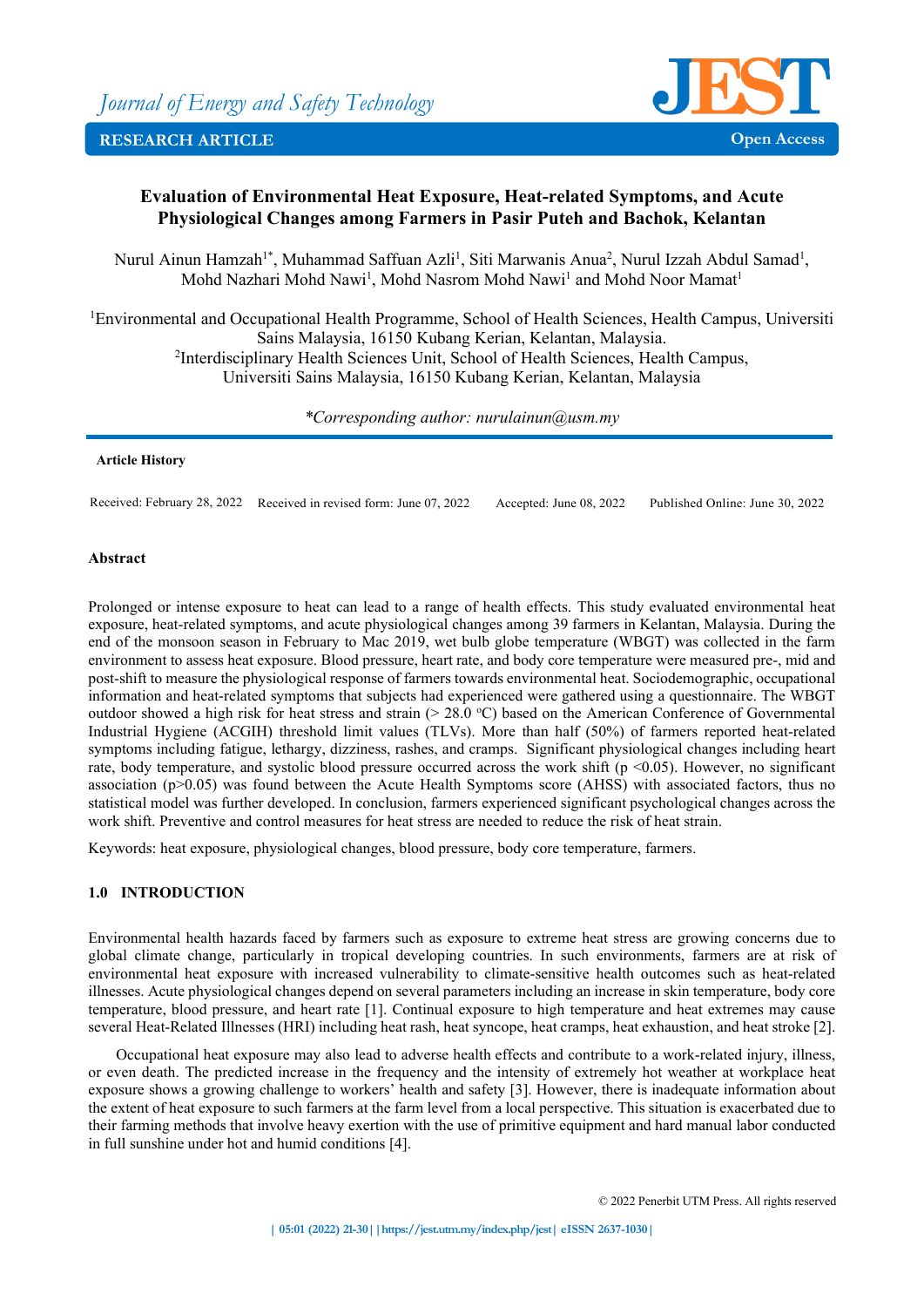Therefore, this study assessed the environmental heat exposure and acute physiological changes on rural smallholder farms in Desa Alam Shah, Pasir Puteh and MARDI Bachok, Kelantan. The heat stress burden to the workers was increased, thus the outdoor environment temperature increased due to climate changes. The continuous exposure leads to heat stress and affects their physical and psychological condition. This study was conducted to support the previous database of heat stress exposure from a local perspective.

#### **2.0 METHODOLOGY**

#### **2.1 Study Design and Subject Recruitment**

A cross-sectional study was conducted at Desa Alam Shah, Pasir Puteh and MARDI Bachok which comprised environmental heat monitoring and physiological measurement of the workers including body core temperature, blood pressure, and heart rate. Purposive sampling was utilised by targeting farmers who fulfilled the inclusion criteria; aged 18 years and above, exposed to environmental health through observation and worked for more than 6 months on the selected farm. The period of 6 months was chosen as the optimal acclimatisation period for the workers to be exposed to the hot environment [5]. The sample size was determined using a single mean formula based on a previous study [6]

 $n = (Z\sigma/E)^2$ 

where Z is a standard score at a specific interval, i.e. 1.96 for 0.95 CI, θ is the estimated population standard deviation and E = σ / sqrtn (n), the desired margin error (prevision value).

The standard deviation for diastolic blood pressure among farmers was 14.90 with  $E = 5$ , therefore the estimated sample size was 34. After considering 20% of dropouts and non-response, the total sample size was 41. The study was approved by the Human Research Ethics Committee (HREC) of USM (reference: USM /JEPeM/18110652). The permission letter was sent to the respective organisation for study approval. After a week, the subjects were briefed on the aim of this research regarding their participation as well as their privacy and confidentiality). All the subjects were provided with research information and voluntarily signed the research and publication consent forms before data collection.

#### **2.2 Questionnaire**

A self-administered and validated questionnaire in Bahasa Melayu was used [7]. The structured questionnaire comprised of six sections about background information, occupational data, the prevalence of heat stress and health information, and social and lifestyle information was used to collect the baseline information of the subjects. This questionnaire was completed within 10 to 15 minutes. The internal consistency of the questionnaire was examined by calculating Cronbach's Alpha with showed good reliability (0.730). A reliability coefficient of 0.70 or higher was considered "acceptable" [8].

#### **2.3 Environmental Heat Monitoring**

A workplace walkthrough survey was conducted in identifying the environmental heat in the farm area. The environmental temperature was measured using a Wet Bulb Globe Temperature Index (WBGTin) QUESTemp°34 Thermal Environmental Monitor (Figure 1). The WBGT monitor measures four parameters which were dry temperature (DB), natural wet bulb temperature (NWB), globe temperature (GB), and relative humidity (RH).



**Figure 1**: Wet Bulb Globe Temperature model QUESTemp°34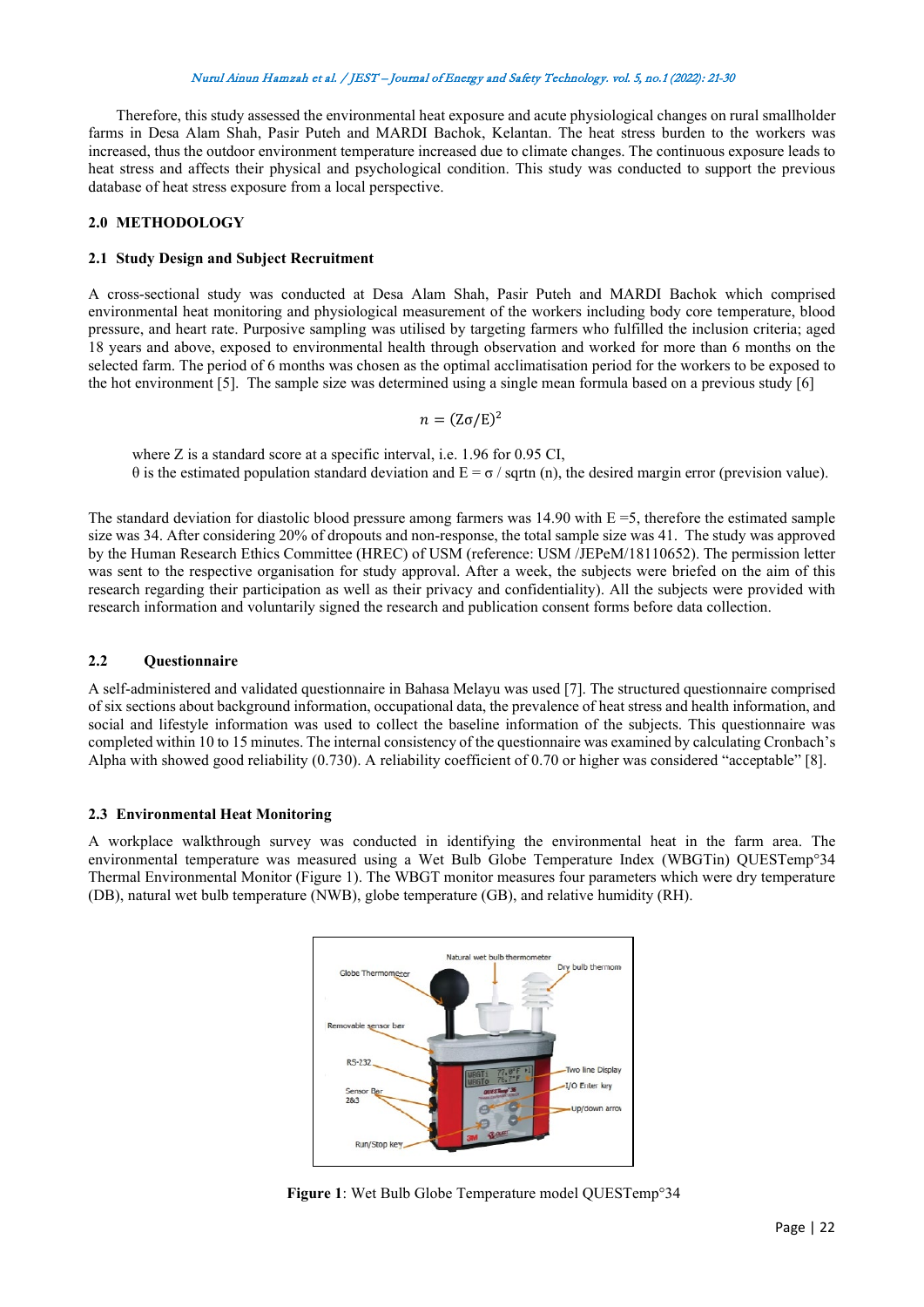The WBGT monitor was fixed on a tripod at 3.5 feet (1.1 meter) in a stand position equipped with a photographic tripod at the center of the farm field, the natural wet bulb (NWB) thermometer cotton wick was moistened and immersed in a reservoir containing distilled water for ten minutes to stabilize the readings and then the machine was programmed to record and monitor the WBGT with a one-minute logging interval [9] The measurement was taken for eight hours of working shift from 8.00 a.m. until 5.00 p.m and the data were recorded automatically in the data logger. The results of the WBGT index were stored in the WBGT monitor and were printed out directly from the WBGT monitor. The WBGT values for outdoor with the presence of solar load were calculated as [9]

$$
WBGTout = 0.7\,\text{T}nwb + 0.2\,\text{T}g + 0.1\,db \tag{1}
$$

 WBGT = Wet Bulb Glob Temperature Index T*nwb* = Natural Wet Bulb Temperature T*db* = Dry-Bulb Temperature T*g*=Globe Temperature

The calculation of average WBGT*out* was based on equation (2) as follow:

Average WBGT = WBGT<sub>1</sub> X t<sub>1</sub> + WBGT<sub>2</sub> X t<sub>2</sub> + ..... WBGT<sub>n</sub> X t<sub>n</sub> (2)  

$$
\underbrace{t_1 + t_2 + t_n}
$$

Where:

 $WBGT_1 X t_1 + WBGT_2 X t_2 + \dots WBGT_n X t_n = WBGT$  values per hour  $t_1 + t_2 + t_n$  = duration of exposure per hour

#### **2.4 Physiological Changes Monitoring**

Three physiological parameters were monitored; body core temperature, blood pressure, and heart rate while anthropometric measurements include weight and height.

#### **2.4.1 Body Core Temperature**

A digital ear thermometer (Citizen CTD 504, Japan) was used to measure the body core temperature of the subjects. Body temperature was recorded three times pre-shift (8.00 a.m.), mid-shift (noon), and post-shift (5.00 p.m.).

### **2.4.2 Blood Pressure and Heart Rate**

A blood pressure monitor (OMRON HEM-7111, China) was used to measure the blood pressure and heart rate of the subjects. Systolic, diastolic blood pressure and heart rate were recorded three times for pre-shift (8.00 a.m.), mid-shift (noon), and post-shift (5.00 p.m.). Respondents were asked to have a rest for about five minutes and sit down in a quiet place, preferably at a desk or table, with their arm resting on a firm surface and feet flat on the floor while their blood pressure and heart rate were taken. For each time interval measurement, triplicate data was recorded.

### **2.4.3 Body Weight and Height.**

A digital weighing scale (OMRON Karada Scan HBF-361, Japan) was used to measure the weight of subjects, while a seca body meter was used to measure the body height. Both weight and height were taken to calculate the body mass index (BMI) and body fat percentage.

### **2.4.4 Determination of Acute Heat Symptom Score (AHSS)**

Acute Health Score (AHS) is the total scoring derived from the seven acute health symptoms experienced by the subjects.

Thirteen symptoms were asked for their occurrence and frequency of acute health symptoms. It was adapted from The American College of Sports Medicine WBGT Index Risk Chart [10] which computed the score of seven health-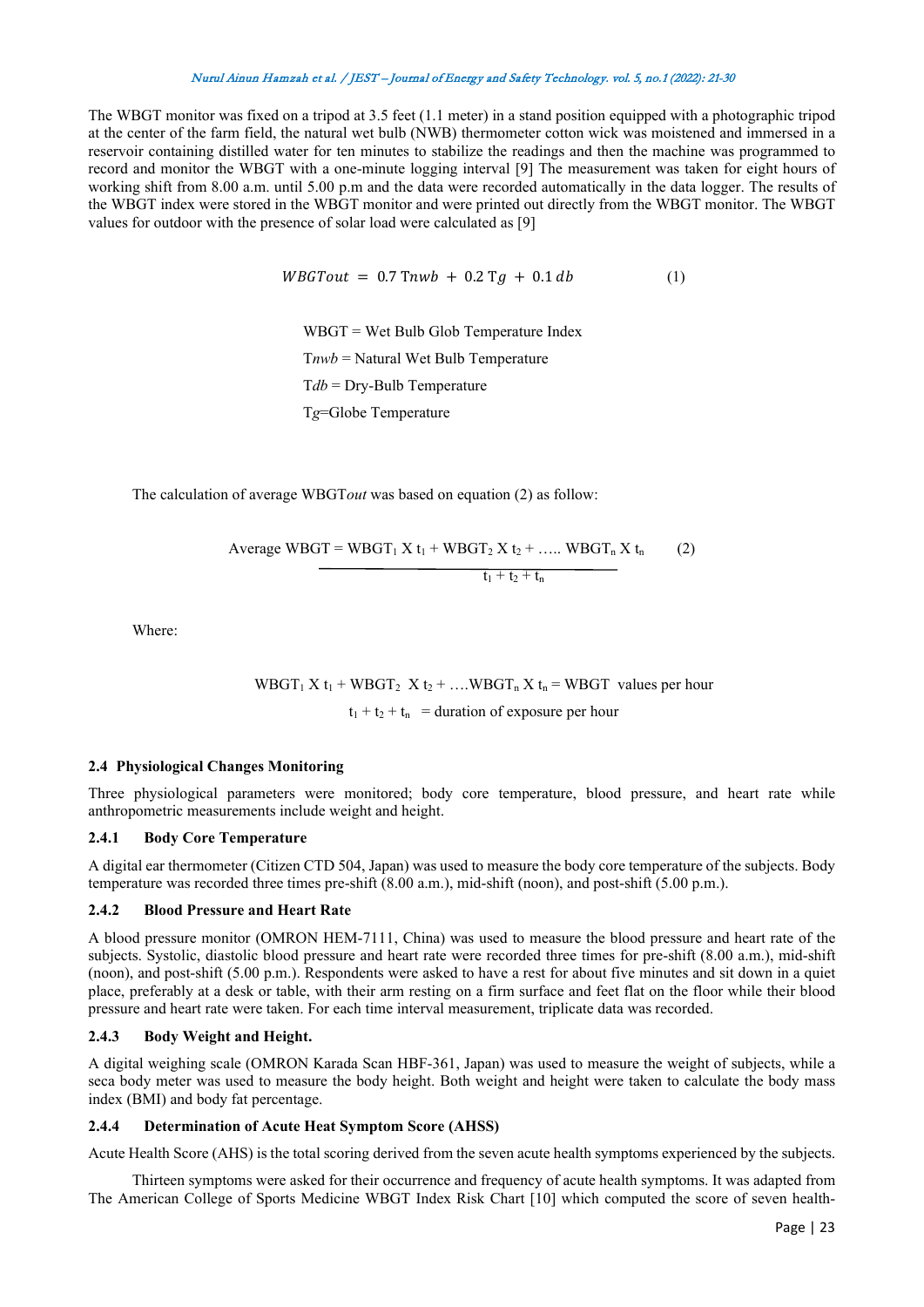related symptoms experienced by the subjects. The symptoms were profuse sweating extreme fatigue, heat collapse, dizziness, heat cramp, heat rashes, and heat stroke. The presenting symptom was one score, and the absent symptom was zero scores.

Thus, the highest score was listed as a high risk of health problems (See Table 1).

| <b>Total Acute Health Symptoms</b> | <b>Acute Health Score</b> | <b>Classification of Acute Health</b><br><b>Symptom Score (AHSS)</b> |  |
|------------------------------------|---------------------------|----------------------------------------------------------------------|--|
| 7/7                                | 1.0                       | Very Severe                                                          |  |
| 6/7                                | 0.86                      | Severe                                                               |  |
| 5/7                                | 0.71                      | Severe                                                               |  |
| 4/7                                | 0.57                      | Moderate                                                             |  |
| 3/7                                | 0.43                      | Moderate                                                             |  |
| 2/7                                | 0.29                      | Low                                                                  |  |
| 1/7                                | 0.14                      | Low                                                                  |  |
| 0/7                                | 0                         | None                                                                 |  |

|  |  |  |  | Table 1: The Distribution of Acute Heat Symptoms Score (AHSS) |  |  |
|--|--|--|--|---------------------------------------------------------------|--|--|
|--|--|--|--|---------------------------------------------------------------|--|--|

Source: American College of Sports Medicine WBGT Index Risk Chart [10]

## **2.5 Data Analysis**

There were two types of measurements variable involved in this study; the dependent variable and the independent variable. For the dependent variable, Acute Health Symptom Score (AHSS) was used, meanwhile while the independent variables were core body temperature, blood pressure, and heart rate was used. All data acquired from the questionnaire and measurements of the parameters were analysed using software IBM SPSS Statistics 22. Normality test by using Kolmogorov-Smirnov was used to identify the data type distributions which were normally distributed. Descriptive data analysis which is the frequency, mean, range, and standard deviation of each variable of core body temperature and blood pressure was utilised. ANOVA Repeated Measures were utilised to compare the mean difference of acute physiological changes (body core temperature, blood pressure, and heart rate) between pre-shift, mid-shift, and post-shift. Multiple Linear Regression (MLR) analysis was used to measure associations of Acute Health Symptoms Score (AHSS) with associated factors. A method enter was used in which all variables in a block were entered in a single step. The modeling procedure was started after collinearity between the independent variables was measured using the variance inflation factor index (VIF). The cut-off point for VIF was set at 10. For all the independent variables, the VIF was below 10 which was acceptable. The statistical analysis with a p-value of less than 0.05 was set as significant.

### **3.0 RESULTS AND DISCUSSION**

#### **3.1 Sociodemographic Characteristics and Work Description**

Thirty-nine subjects who participated in this study and the response rate was 95.12%. Table 2 shows the sociodemographic and works description of the subjects. All were Malay men with a mean age of 43.14 years and 51.3% were smokers. Agriculture was dominated by males above 30 years old with 81% being between 20 and 60 years old [11]. More than half of the subjects were overweight in BMI as compared to normal BMI. The majority were in middle age and overweight possibly due to the farming process which contributes to less physical activity [1]. Ninety-two percent had secondary education and have been working for more than 5 years at the current farm with more than 6 hours working on the farm per day.

### **3.2 Environmental Heat Exposure Index**

Environmental heat exposure monitoring was conducted on each farm to identify an environmental condition that significantly contributed to heat stress. Both farms are open spaces, and the sun was a major contributor to the high WBGT outdoor index. Table 3 shows that both farms have a WBGT out index that exceeded the permissible threshold level (29.66  $\pm$  0.8 °C) according to the ACGIH threshold limit value for WBGT index of >28.0 °C for moderate workload and when workers doing 75% work and 25% rest for each hour [12]. The increase in WBGT outdoor index was due to its local climate which increases hot temperatures and gives an effect on farmers experiencing heat-related illnesses. For the short-term effect, that might experience acute heat symptoms such as fatigue, lethargy, and dizziness. The actual weather temperature for the 2 days in Bachok was 31 °C and 32 °C while Pasir Puteh was 33 °C for both days [13]. It showed that climate change and extreme weather affected the temperature in the agricultural farms in both Pasir Puteh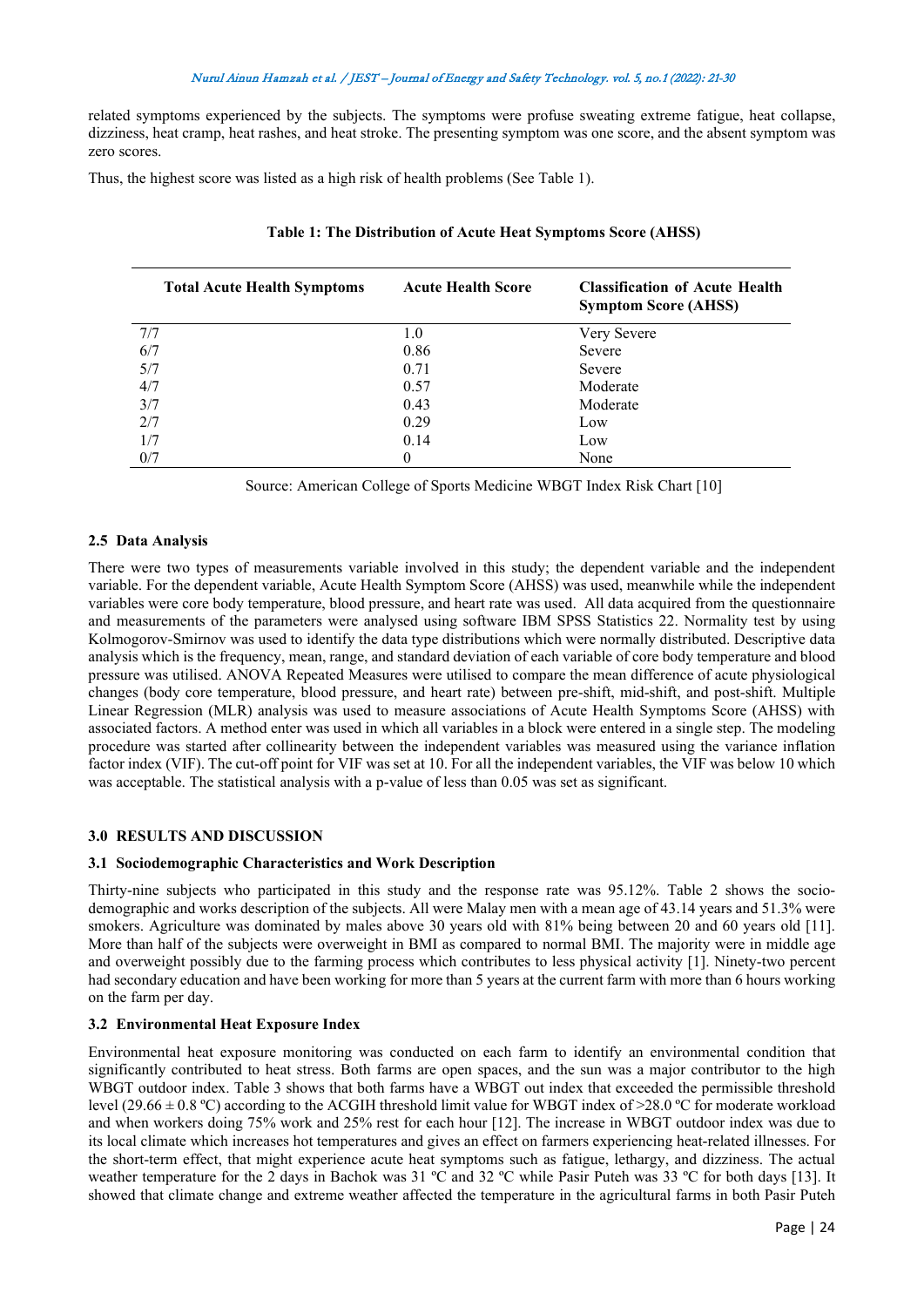and Bachok. The incidence of high stroke in open space will be like the climate in Malaysia due to higher ambient temperature and increased solar radiation [14]. In comparison, the environmental heat exposure from both farms was much higher than the finding reported in greenhouse farms which reached 28.9 ºC [5]. The greenhouses were roofed to protect the farm and workers from direct exposure to heat from the sunlight.

| <b>Variables</b>                           | Frequency $(\% )$ | $Mean \pm SD$    |
|--------------------------------------------|-------------------|------------------|
| <b>Age Category (Years)</b>                |                   |                  |
| $20 - 30$                                  | 3(7.7)            |                  |
| $31 - 40$                                  | 15(38.5)          | $43.41 \pm 8.86$ |
| $41 - 50$                                  | 12(30.8)          |                  |
| 51 and older                               | 9(23.0)           |                  |
| Body Mass Index (kg/ms <sup>2</sup> )      |                   |                  |
| Normal                                     | 19(48.7)          | $26.04 \pm 3.88$ |
| Overweight                                 | 20(51.3)          |                  |
| <b>Education Level</b>                     |                   |                  |
| Primary education                          | 2(5.1)            |                  |
| Secondary education                        | 36(92.3)          |                  |
| No formal education                        | 1(2.6)            |                  |
| <b>Smoking Status</b>                      |                   |                  |
| Yes                                        | 19(48.7)          |                  |
| N <sub>0</sub>                             | 20(51.3)          |                  |
| <b>Duration of Employment</b>              |                   |                  |
| 1-5 years                                  | 14 (35.9)         | $8.97 \pm 7.28$  |
| $6-10$ years                               | 25(64.1)          |                  |
| <b>Duration of Working per day (hours)</b> |                   |                  |
| 1-5 hours                                  | 12(30.8)          |                  |
| $6-10$ hours                               | 27(69.2)          |                  |
| Water Intake Per day (L)                   |                   |                  |
| $\theta$<br>to $1.0 L$                     | 22(56.4)          |                  |
| More than $1.0 L$                          | 17(43.6)          |                  |

**Table 2:** Sociodemographic and work characteristics of the workers

**Table 3:** The environment heat exposure index (WBGT outdoor) of the farm area

| Location       | <b>WBGT</b> out values (°C) | $Mean \pm SD$    |
|----------------|-----------------------------|------------------|
| Mardi Bachok   |                             |                  |
| Farm 1         | 29.14                       | $29.66 \pm 0.74$ |
| Farm 2         | 30.18                       |                  |
|                |                             |                  |
| Desa Alam Shah |                             |                  |
| Farm 1         | 29.73                       | $30.57 \pm 1.19$ |
| Farm 2         | 31.41                       |                  |
|                |                             |                  |

TLV WBGT =  $28.0$  °C exceeding the limit

#### **3.3 Reported Heat-related Symptoms and Acute Health Symptoms Score (AHSS)**

Figure 2 reports information on the reported heat-related symptoms of the subjects. All of them reported having fatigue. More than 70% showing reported symptoms of heat-related illness such as lethargy, dizziness, rashes, and cramps. Similarly, sugarcane workers experienced Heat-Related Illness (HRI) symptoms including fatigue (91.1%), rashes (52.2%), and cramps [15]. Heat fatigue, dizziness, muscle cramps, and heat rashes were also reported to be the highest prevalence of HRI among maize farmers [16]. Table 4 reports the Acute Health Symptoms Score (AHSS) of the subjects. Most subjects had a score of 0.57 for AHSS (having four health symptoms) followed by 0.43 for AHSS having three health symptoms) and 0.71 of AHSS (having five health symptoms) by 43.6%, 28.2% and 17.9% respectively. In comparison, rockmelon farmworkers [5] reported of having AHSS for 0.71, 0.57, and 0.43 by 40.8%, 22.2%, and 18.5% respectively.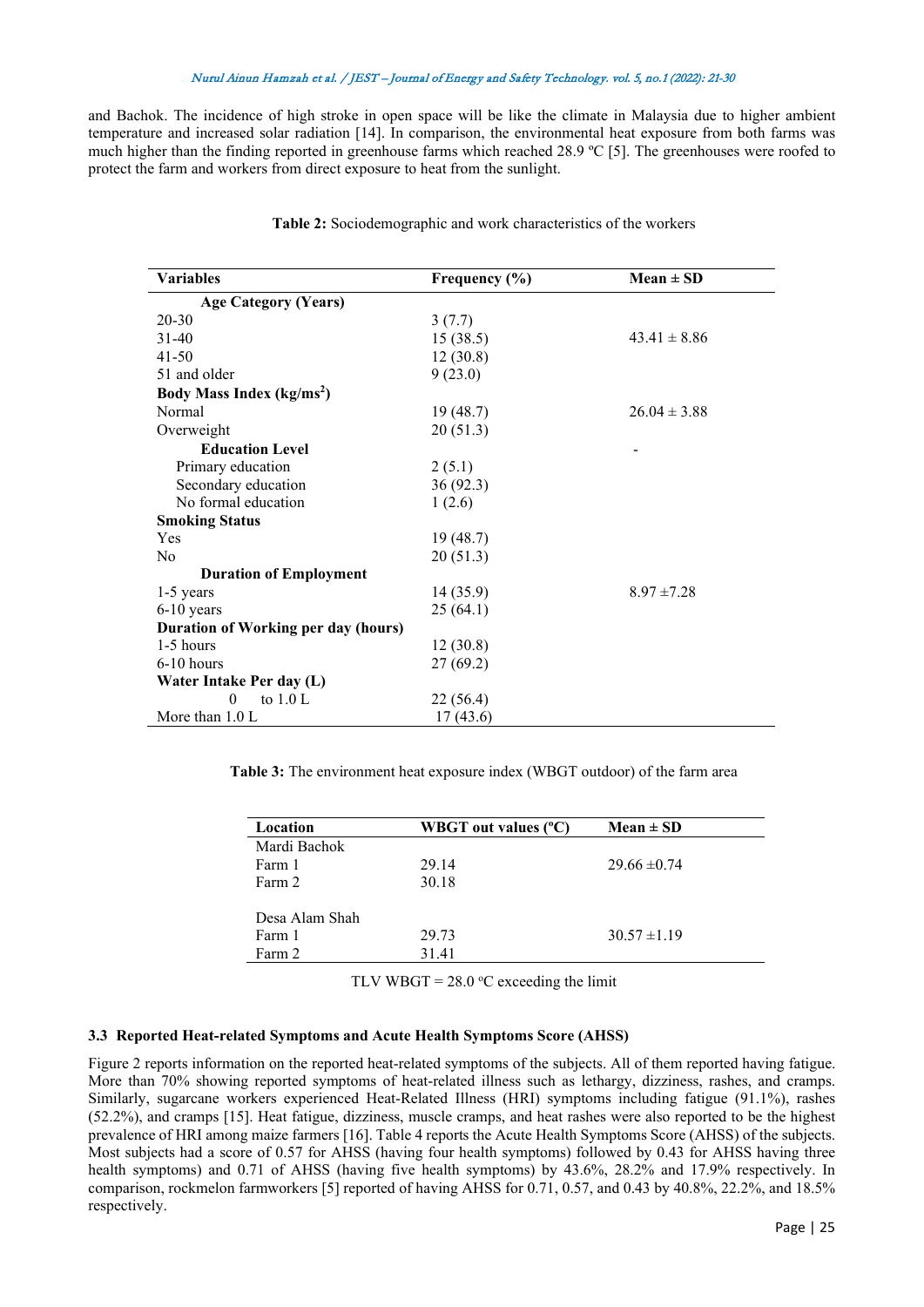

**Figure 2:** Reported heat-related symptoms

| <b>Acute Health Symptom Score</b> | <b>Frequency</b> | Percentage |
|-----------------------------------|------------------|------------|
| 1.0                               |                  |            |
| 0.86                              |                  | 10.3       |
| 0.71                              |                  | 17.9       |
| 0.57                              | 17               | 43.6       |
| 0.43                              |                  | 28.2       |
| 0.29                              |                  |            |
| 0.14                              |                  |            |
|                                   |                  |            |

**Table 4:** Acute Health Symptom Score (AHSS)

## **3.4 Differences of Acute Physiological Changes (pre, mid-, and post-shift)**

The physiological changes of the vital parameter in humans to sustain life functions are; core body temperature, blood pressure, and heart rate were monitored. A one-way repeated measure analysis of variance (ANOVA) was conducted to evaluate the difference in physiological changes of the farmers when measured at pre-, mid-,and post-shift. Comparisons indicated that there was a significant difference between 3 pairs core body temperature pre-shift (35.4  $\pm$  0.55 °C), midshift (35.8  $\pm$  0.51 °C) and post-shift (36.2  $\pm$  0.36 °C) (p< 0.001) (Table 5).

Thermal regulation is an important mechanism for the gain and loss of heat through the autonomic nervous system. The hypothalamic thermoregulatory center receives the information from thermal receptors in the body and provides input and resultant signal thermoregulatory effector then triggers the responses of sweating and increasing core temperature [17]. In general, body temperature will increase when the workers work in a high heat temperature. A body temperature greater than 37.5 ºC was considered excessive for an eight-working period. The human bodies always working to regulate body core temperature even in extreme conditions when the external air is greater than 37.0 °C but the body core temperature was not exceeded 37.0 ºC [18]. However, the effects of body core temperature still existed with significant changes across the work shifts.

Heart rate plays an important physiological measurement in extreme heat exposure [19]. Heart rate reacted to the ambient temperature and oscillated synchronously with the temperature surrounding the person and increased while working in heat stress conditions [14,15]. A significantly increased heart rate was recorded during pre with mid-shift (71.6  $\pm$  9.38,  $p=0.002$ ) and post-shift (75.4  $\pm$  9.83, p=0.001) respectively. However, the heart rate found was not exceeded the ACGIH TLV (180 bpm) due to acclimatisation. Heat acclimatisation act as a temporary adaptation that improves tolerance and dissipation when expose to heat for a certain extended period [20]. Moreover, the subjects were acclimatised to a hot environment by working there for more than one year. Blood pressure is a vital indicator for physiological changes when working in a hot environment [21], which could lead to an increase in blood pressure [22]. Only systolic blood pressure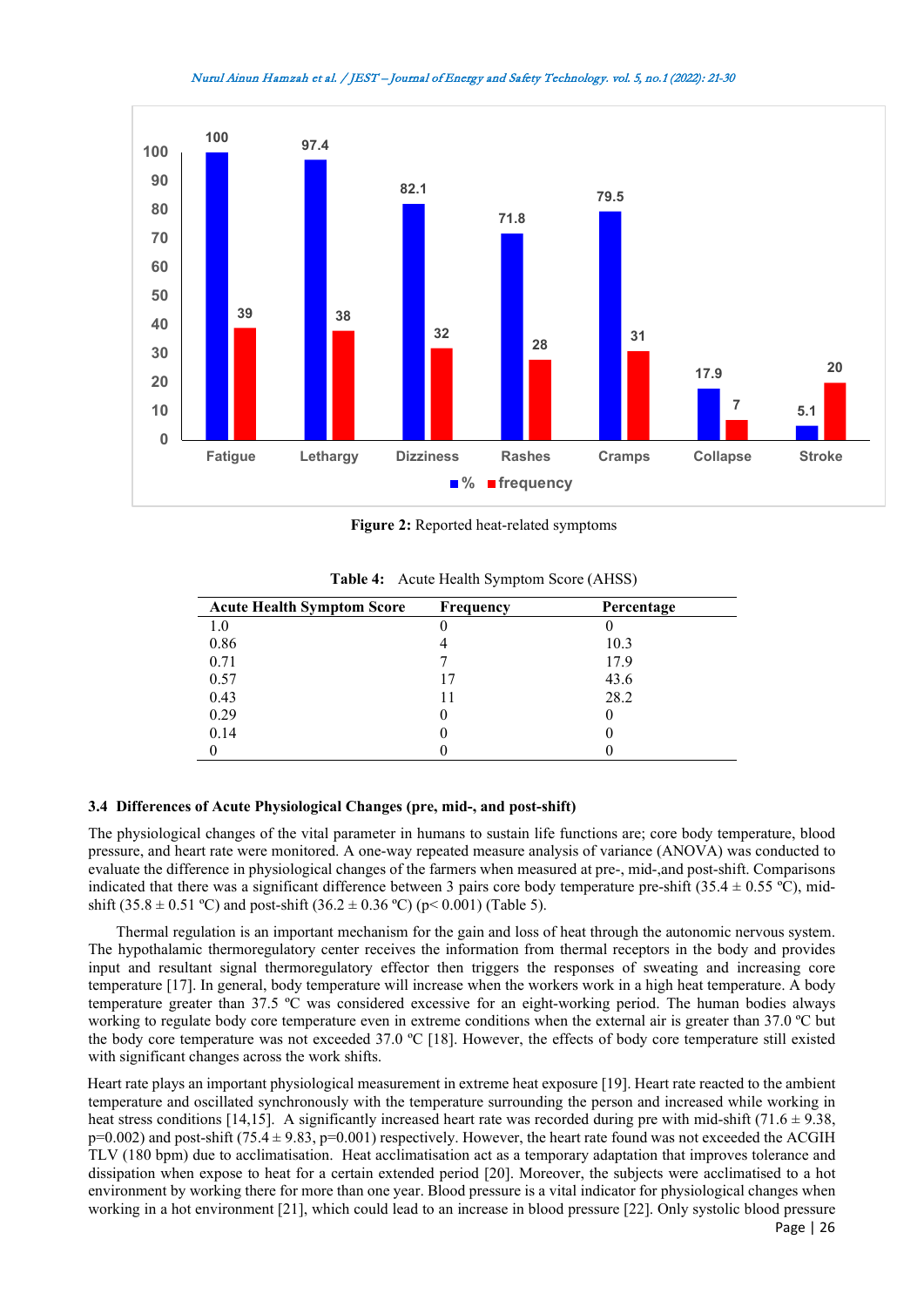showed a significant increase across the shift (pre-and mid-shift) while other pairs showed no significant differences across shifts. Carotid baroreflex is important to regulate blood pressure. The high environmental temperature causes the blood pressure to increase as the cardiac output rises and the total vascular conductance decreases and the cutaneous vasolidates [23, 24].

| <b>Table5:</b> Difference in physiological changes (pre-, mid-, and post-shift) |                   |                              |                                      |            |  |
|---------------------------------------------------------------------------------|-------------------|------------------------------|--------------------------------------|------------|--|
| <b>Variables</b>                                                                | $Mean \pm SD$     | Mean Difference $\pm$<br>SE. | 95%<br>Confidence<br><b>Interval</b> | p-value    |  |
| Body Core Temperature (°C) <sup>a</sup>                                         |                   |                              |                                      |            |  |
| pre-shift - mid shift                                                           | $35.4 \pm 0.55$   | $-0.43 \pm 0.04$             | $-0.56, -0.31$                       | $<0.001**$ |  |
| mid-shift - post shift                                                          | $35.8 \pm 0.51$   | $-0.36 \pm 0.07$             | $-0.54, -0.19$                       | $<0.001**$ |  |
| pre-shift - post-shift                                                          | $36.2 \pm 0.36$   | $-0.77 \pm 0.08$             | $-0.99, -0.61$                       | $<0.001**$ |  |
| Diastolic Blood Pressure (mm Hg) <sup>b</sup>                                   |                   |                              |                                      |            |  |
| pre-shift - mid shift                                                           | $79.2 \pm 11.50$  | $-1.46 \pm 0.83$             | $-3.535, 0.612$                      | 0.257      |  |
| mid-shift - post shift                                                          | $80.6 \pm 10.57$  | $1.87 \pm 1.18$              | $-1.070, 4.813$                      | 0.358      |  |
| pre-shift - post-shift                                                          | $78.7 \pm 10.92$  | $0.41 \pm 1.25$              | $-2.720, 3.541$                      | 1.000      |  |
| Systolic Blood Pressure (mm Hg) <sup>c</sup>                                    |                   |                              |                                      |            |  |
| pre-shift - mid shift                                                           | $130.9 \pm 11.74$ | $-3.88 \pm 0.95$             | $-6.28, -1.5$                        | $<0.001**$ |  |
| $mid-shift - post-shift$                                                        | $134.8 \pm 12.09$ | $3.23 \pm 1.44$              | $-0.37, 6.83$                        | 0.091      |  |
| pre-shift - post-shift                                                          | $131.6 \pm 13.31$ | $-0.67 \pm 1.50$             | $-4.43, 3.09$                        | 1.000      |  |
| Heart Rate (bpm) <sup>d</sup>                                                   |                   |                              |                                      |            |  |
| pre-shift - mid shift                                                           | $71.6 \pm 9.38$   | $-3.54 \pm 0.98$             | $-5.98, -1.10$                       | $0.002*$   |  |
| mid-shift - post-shift                                                          | $75.2 \pm 11.51$  | $-0.23 \pm 1.15$             | $-3.10, 2.64$                        | 1.000      |  |
| pre-shift - post-shift                                                          | $75.4 \pm 9.83$   | $-3.77 \pm 0.98$             | $-6.23, -1.31$                       | $0.001*$   |  |

SD – Standard Deviation, SE –Standard Error

Statistical test - One-Way ANOVA Repeated Measures using Bonferroni correction, Significant at \*p<0.05, \*\* p < 0.001

<sup>a</sup> Mauchly's W = 0.789, df=2, p=0.007, Wilks's Lambda assumed: df=2, p <0.001

<sup>b</sup> Mauchly's W = 0.805, df=2, p=0.0018, Wilks's Lambda assumed: df=2, p=0.126

 $c$  Mauchly's W = 0.767, df=2, p=0.007, Wilks's Lambda assumed: df=2, p=0.001

<sup>d</sup> Mauchly's W = 0.951, df=2, p=0.395, Wilks's Lambda assumed: df=2, p <0.001

## **3.5 Acute Health Symptom Score (AHSS) and Associated Factors**

Table 6 reports the Multiple Linear Analysis of Acute Heat Symptom Score (AHSS) with associated factors (age, BMI, duration of employment, smoking status, duration of working per day, and water intake). The acute health score expresses the symptoms of heat fatigue, lethargy, dizziness, heat rashes, heat cramps, unstable movement, and heat stroke experienced by the subjects was used as the dependent variable. No established model revealed the AHSS with associated factors (p>0.05). Age capacities with more older workers increase the risk of heat collapse [25]. Most of the subjects were more than 40 years old. In general, middle-aged men between 45 to 64 years old are more susceptible to physiological strain as compared to younger people [26]. Similarly, Harshal et al. [27] reported no significant difference in the age group with a slight increase in the prevalence of heat-related disorders in the age group between 31 to 45 years old as compared to younger workers. Anna et al. [28] also reported that age did not have a significant relationship with the thermal strain which indicated that older and younger workers can tolerate excessive hot conditions. In addition, continuous sweating leads to manifestations of heat illness such as headache, fatigue, heat exhaustion, light-headedness, heat syncope as well as a reduction in plasma volume [29]. In contrast, Inoue and Shibashaki [30] found that older men experienced greater strain during heat stress conditions as compared to younger men.

Individuals with higher BMIs had a greater chance of developing a heat-related illness [31]. A trend of increasing BMI had been observed in recent decades as more than half of the subjects were overweight. However, no significant association was found. This could be explained by inadequate body composition, particularly the percentage of body fat. Therefore, indicators of body composition specific to the Asian populations such as body frame size should be explored in future studies [32,33].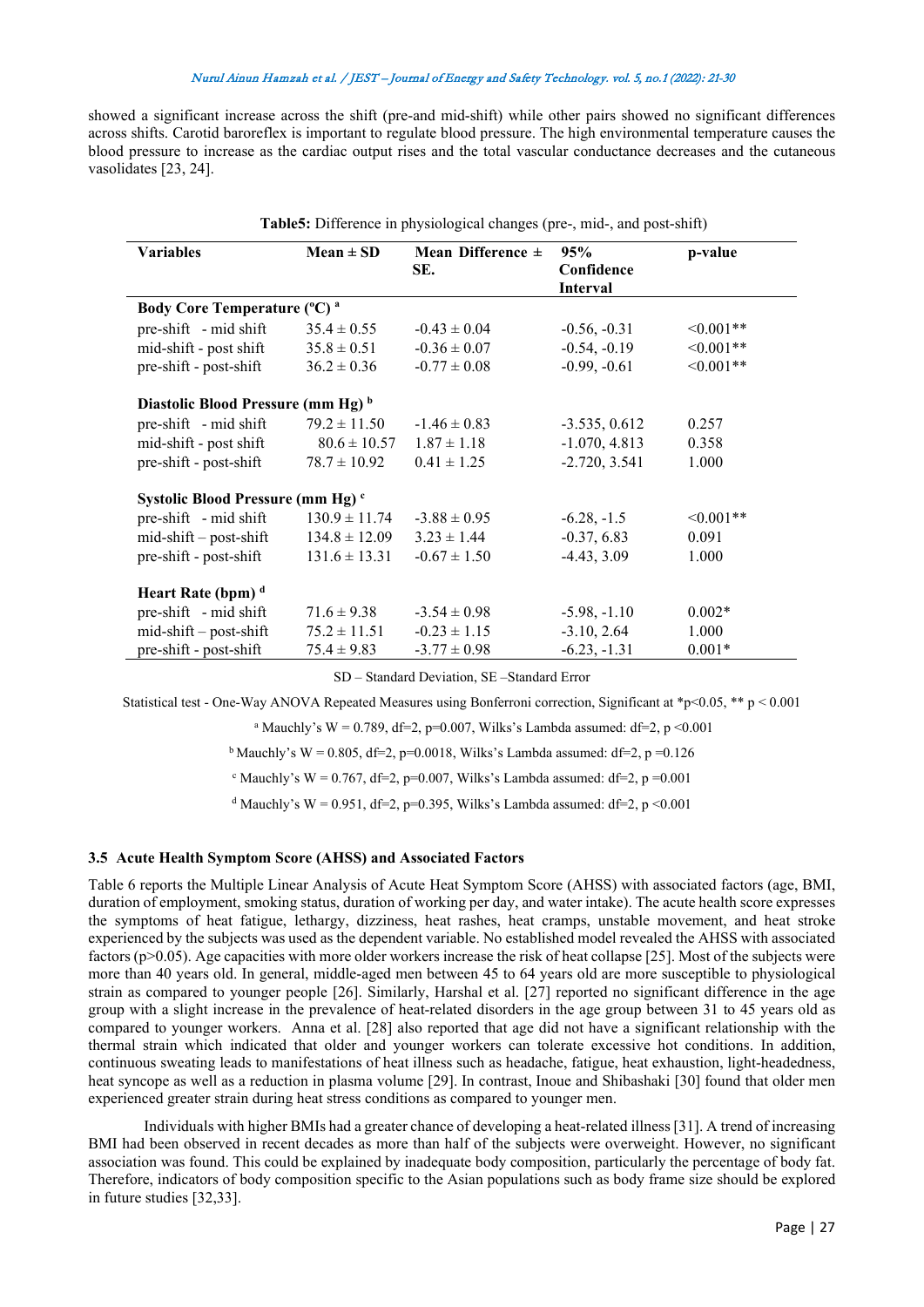The Majority of the subjects have worked for more than 6 years which might increase the chances to get heatrelated illnesses, especially in the outdoor workplace. Excessive heat exposure is a well-known occupational health hazard that causes illnesses ranging from cramps to death. Exposure to intense or prolonged heat and humidity reduces workers' enthusiasm and work concentration increases their irritability and leads to heat-related illnesses [34]. Smoking has a thermogenic effect and is associated with the low physical performance thus increasing the physiological strain [35]. Exposure to nicotine during harvesting exacerbated the heat strain effect among agricultural workers [36,37,] No significant relationship was found in this study. The current study was not designed to examine the body heat loss responses or smokers' ability to dissipate heat during active heat stress (e.g exercise). Therefore, a detailed examination of the whole-body transfer in smokers and non-smokers (e.g., during exercise heat stress) would give a significant result. This could provide insight as to whether the local alterations in smokers' thermoregulatory responses translated to differences in body heat gain and heat loss.

Generally, the duration of heat exposure (hours per day) increases the risk of heat exhaustion for outdoor workers [38]. This study found no significant association between the duration of heat exposure with acute heat symptoms score. A similar finding was revealed by Harshal et al. [27], no significant differences between duration of heat exposure and health effects. Outdoor workers experienced severe physiological distress such as chronic depression or chronic anxiety disorders [39,40]. Daily water intake was associated with dehydration conditions in an individual. As the dehydration condition increased, the level of fatigue also increased. There was a significant relationship between dehydration and heat stress. Those who are exposed to high levels of heat stress revealed that dehydration leads to a decrement in cognitive performance such as fatigue, depression, confusion, and vigor. Furthermore, strenuous task during heat stress condition was correlated with a high sweat rate and led to dehydration.

|                          | SLR <sup>a</sup>                |          | MLR <sup>b</sup>        |             |         |
|--------------------------|---------------------------------|----------|-------------------------|-------------|---------|
| <b>Factors</b>           | $\beta$ (95% CI)                | p-value  | Adj $\beta$ (95% CI)    | t-statistic | p-value |
|                          | <b>Acute Health Score (AHS)</b> |          |                         |             |         |
| Constant                 | $0.320(-0.121, 0.761)$          |          |                         |             |         |
| Age (years)              | $0.002(-0.002, 0.070)$          | 0.317    | $0.001(-0.004, 0006)$   | 0.446       | 0.658   |
| BMI $(kg/ms2)$           | $0.003$ ( $-0.009$ , $0.014$ )  | 0.633    | $0.004(-0.008, 0.015)$  | 0.633       | 0.531   |
| of<br>Duration           | 0.007(0.001, 0.012)             | $0.021*$ | $0.005(-0.002, 0.011)$  | 1.492       | 0.146   |
| Employment (year)        |                                 |          |                         |             |         |
| Smoking<br><b>Status</b> | $-0.073(-0.158, 0.011)$         | 0.088    | $-0.053(-0.142, 0.036)$ | $-1.214$    | 0.234   |
| (Yes/No)                 |                                 |          |                         |             |         |
| Duration of Working      | $0.021(-0.009, 0.051)$          | 0.166    | $0.017(-0.014, 0.048)$  | 1.121       | 0.271   |
| per day (hours)          |                                 |          |                         |             |         |
| Water Intake (Litre)     | $-0.001(-0.074, 0.071)$         | 0.968    | $0.005(-0.070, 0.080)$  | 0.138       | 0.891   |

 $SLRa =$  Simple Linear Regression, MLR*b* = Multiple Linear Regression

\*Significant at p<0.05

 $R^2 = 0.215$ 

## **3.7 Limitation of Study**

The first limitation is the health status of respondents' heat-related illness symptoms. The possibility of bias happened since all the heat-related illness symptoms were based on self-reported without any further clinical and expert examination. The possibility of recall bias occurs in respondents' thoughts about answering the questionnaire. The second limitation of this study was also referred to types of heat stress monitoring. In this study, there was no personal heat stress monitoring conducted which provides a more accurate reading than environmental heat monitoring. The use of personal heat monitoring and sweating rate allows better results on which workers were likely to be exposed to heat conditions and the environment. Furthermore, the lack of equipment needed for monitoring the environmental heat at the same time prevents effective data collection for the need of this study. Further monitoring like personal heat measurement, air velocity, humidity, wind speed, and radiation should be added.

The Healthy Workers Effect (HWE) was a type of selection bias and explanation for some non-significant results in this study. Some farmers were possibly not included in this study because they might be transferred to other nonagriculture jobs or resign from their current job due to illness caused by their susceptibility. Lastly, the limitation in this study also referred to the present study was conducted only in two locations, and it is difficult to represent the agricultural farm in Kelantan as a whole. Therefore, future research should be examining many different locations to see if the higherorder analysis would be appropriate. Such research would also provide better confirmation of the initial conclusion presented in the study

### **4.0 CONCLUSION**

From this study, it could be concluded that overall WBGT out at both farms exceeded the TLV set by ACGIH (28.0 °C). This condition causes farmers to experience acute health symptoms score (AHSS) of 0.43 and above with at least 3 acute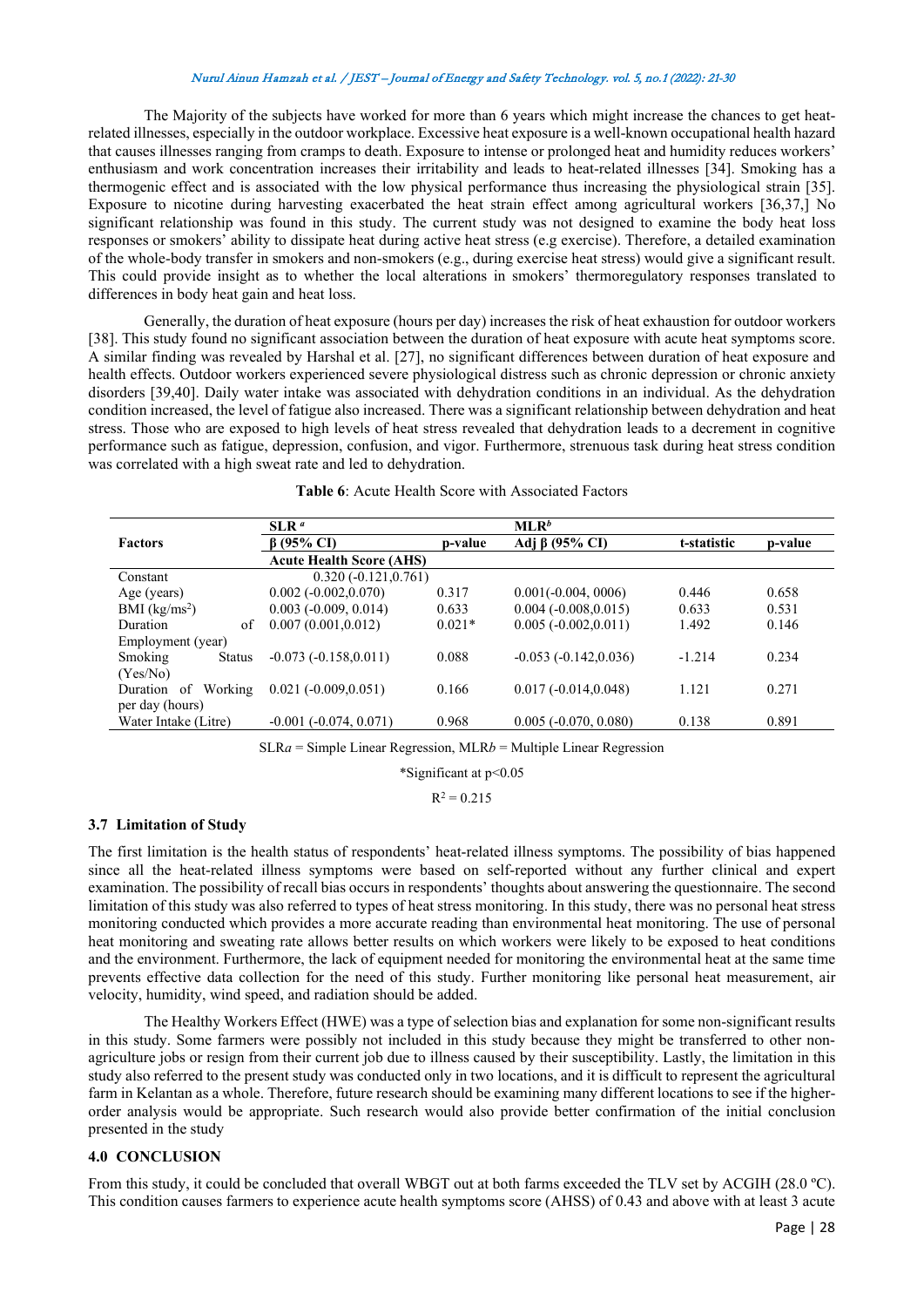health symptoms. There was a significant increase in body core temperature across the shift (from pre, mid-, and postshift). However, no significant association (p>0.05) was found between the Acute Health Symptoms score (AHSS) with associated factors, thus no statistical model was further developed. This suggested that the increase in AHSS might be attributed to other occupational factors (e.g., rating perceived exertion and metabolic workload) and environmental factors (e.qg. relative humidity and air velocity) which were not fully investigated in this study.

Farmers exposed to direct sun exposure might be at higher risk of getting heat stroke, heat exhaustion, and heat cramps. Therefore, few control measures should be taken into consideration by the management**.** It was recommended for workers that were exposed to long hours in heat stress to adjust their working schedule and shift by limiting of hot environment, increasing recovery time spent in a cool environment, adequate amounts of cool potable water near the work area, and drinking frequently. Employers should also provide a heat stress training program for all workers about recognition of the sign and symptoms of heat-related illnesses and administration of first aid. The employer should explain the importance of immediately reporting to a work buddy or supervisor for any symptoms or signs of heat-related illness in themselves.

#### **Acknowledgements**

The authors would like to thank Universiti Sains Malaysia, the School of Health Sciences, and all subjects who had participated in this study.

#### **References**

- [1] Zamanian, Z., Z.Sedaghat, M. Henehrezee, and F. Khajennasiri. 2017. Evaluation of environmental heat stress on Physiological Parameters. *Journal of Environmental Science Engineer.* 15: 24.
- [2] Centers for Disease Control and Prevention (2018). Heat Stress-Recommendation. Retrieved Feb 5, 2022, from https://www.cdc.gov/niosh/topics/heatstress/recommendations.html.
- [3] Xiang, J. 2014. Extreme heat and workers' health in South Australia: association, perceptions, and adaptations in the workplace., (October) Jan 06 2022 from https://digital.library.adelaide.edu.au/dspace/handle/2440/90983.
- [4] Bethel, J. W. and R. Harger. 2014. Heat-related illness among Oregon farmworkers. *International Journal of Environmental Research and Public Health*, 11: 9, 92739285.doi:10.3390/ijerph110909273.
- [5] Malgoyre, A., Siracusa, J., Tardo-Dino, P.E., Farcia-Vicencio, S., Koulmann, N., Epstein, Y., Charlot, K. 2020. Four-month operational heat acclimatization positively affects the level of heat tolerance 6 months later. *Scientific Reports*, 10, 20260, 9
- [6] Amir, H. 2018. Heat stress and its association with acute physiological changes among rockmelon farmworkers in Perlis. Undergraduate thesis for Bachelor of Environmental and Occupational Health. Universiti Sains Malaysia.
- [7] Nurul, H., Shamsul B.M.T., Sharifah, I., and Ahmad, A. 2014. The evaluation of heat stress on steel mill workers through monitoring environmental and acute physiological changes. *Advances in Environmental Biology*. 8(15): 177-183.
- [8] Griethuijsen, R.A.L.F., Eijeck, M.W., Haste, H., Brok, P.J., Skinner, N.C., Mansour, N., Gencer, A.V., Boujaoude, S. (2015). Global patterns in students' views of science and interest in science. *Research in Science Education,* 45(4): 581-603.
- [9] National Institute for Occupational Safety and Health. 1986. Occupational exposure to hot environments. Department of Health and Human Services, Report No. DHH86-113, Washington DC.
- [10] American College of Sports Medicine. 1987. Position stands on the prevention of thermal injuries during distance running. *Medicine and Science Sports and Exercise*, 19(5): 539-533.
- [11] TaniNet 2nd Report. 2000. Second Quarter, DASG Report. TaniNet Project, UKM-MTDC. Bangi, Selangor, Malaysia.
- [12] [12] Occupational Safety and Health Administration (US). OSHA Technical Manual. 1999. Available from:https://www.osha.gov/dts/osta/otm/otm\_iii/otm\_iii\_4.html#iii:4\_2 Accessed on 28th February 2020.
- [13] Accuweather.com (2019). Retrieved 4 May 2019 from https://www.accuweather.com/en/my/bachok/228429/marchweather/228429?onyr=3/1/219
- [14] Aeda, T.M, Aneko, S.K., Hta, M.O., Anaka, K.T., Asaki, A.S., and Ukushima, T.F. 2006. Risk factors for heat stroke among Japanese Forestry Workers. Journal of Occupational Health, 48(4), 223-229.
- [15] Boonruska, P., Maturachon, T., Kongtip, P., and Woskie, S. 2020. Heat stress, physiological response, and heat-related symptoms among Thai sugarcane workers. *International Journal of Environmental Research and Public Health.* 17(17): 6363; https://doi.org/10.3390/ijerph17176363.
- [16] Sadiq, L., Hashim, Z. and Osman, M. 2019. The impact of heat on health and productivity among maize farmers in a tropical climate area *Journal of Environmental and Public Health.* 2019,1- 7 https://doi.org/10.1155/2019/9896410.